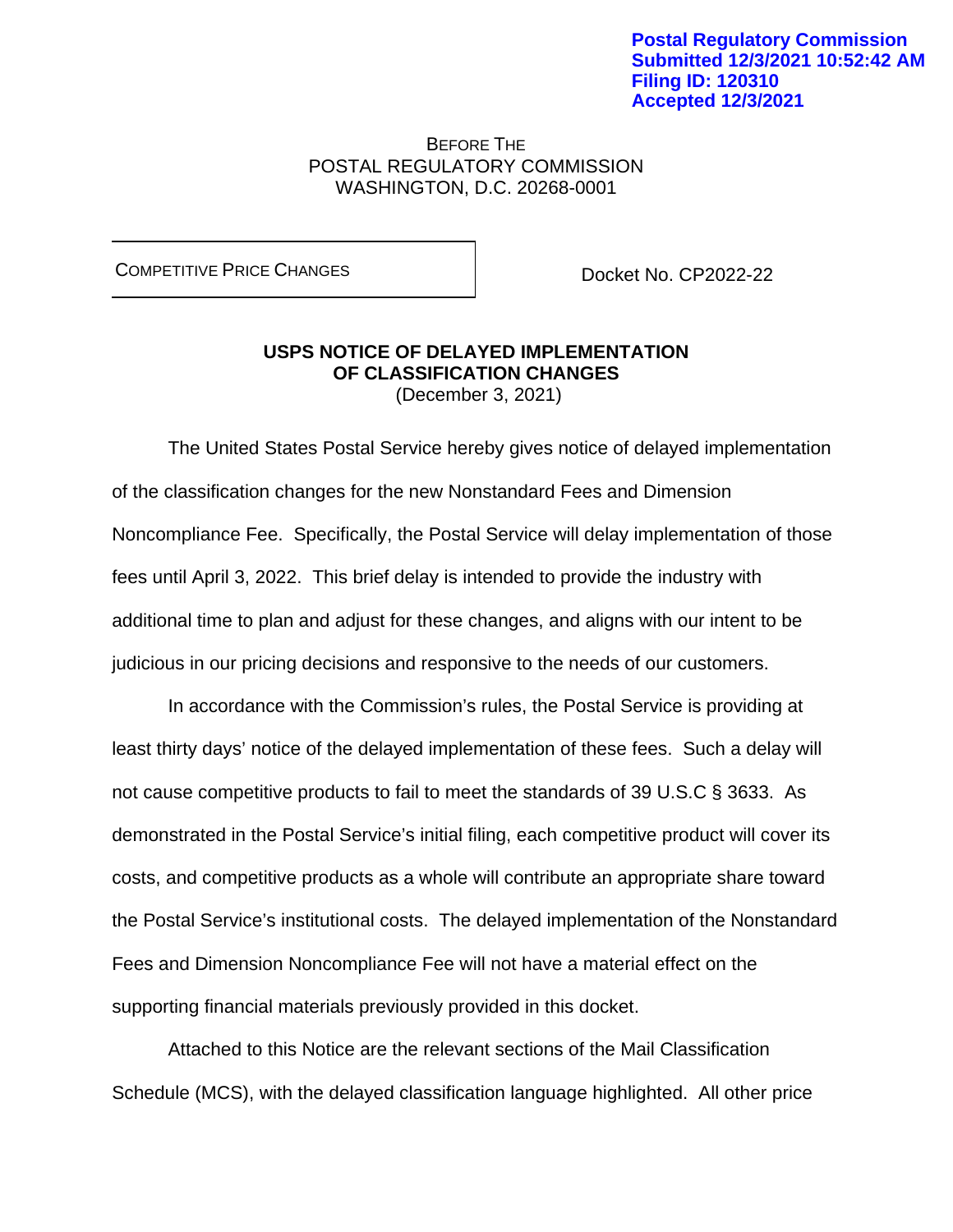and classification changes in this docket will take effect as originally intended, on

January 9, 2022.

Respectfully submitted,

UNITED STATES POSTAL SERVICE

By its attorneys:

Nabeel R. Cheema Chief Counsel, Pricing & Product Support

Elizabeth A. Reed

475 L'Enfant Plaza, SW Washington, D.C. 20260 (202) 268-3179 [Elizabeth.A.Reed@usps.gov](mailto:Elizabeth.A.Reed@usps.gov) December 3, 2021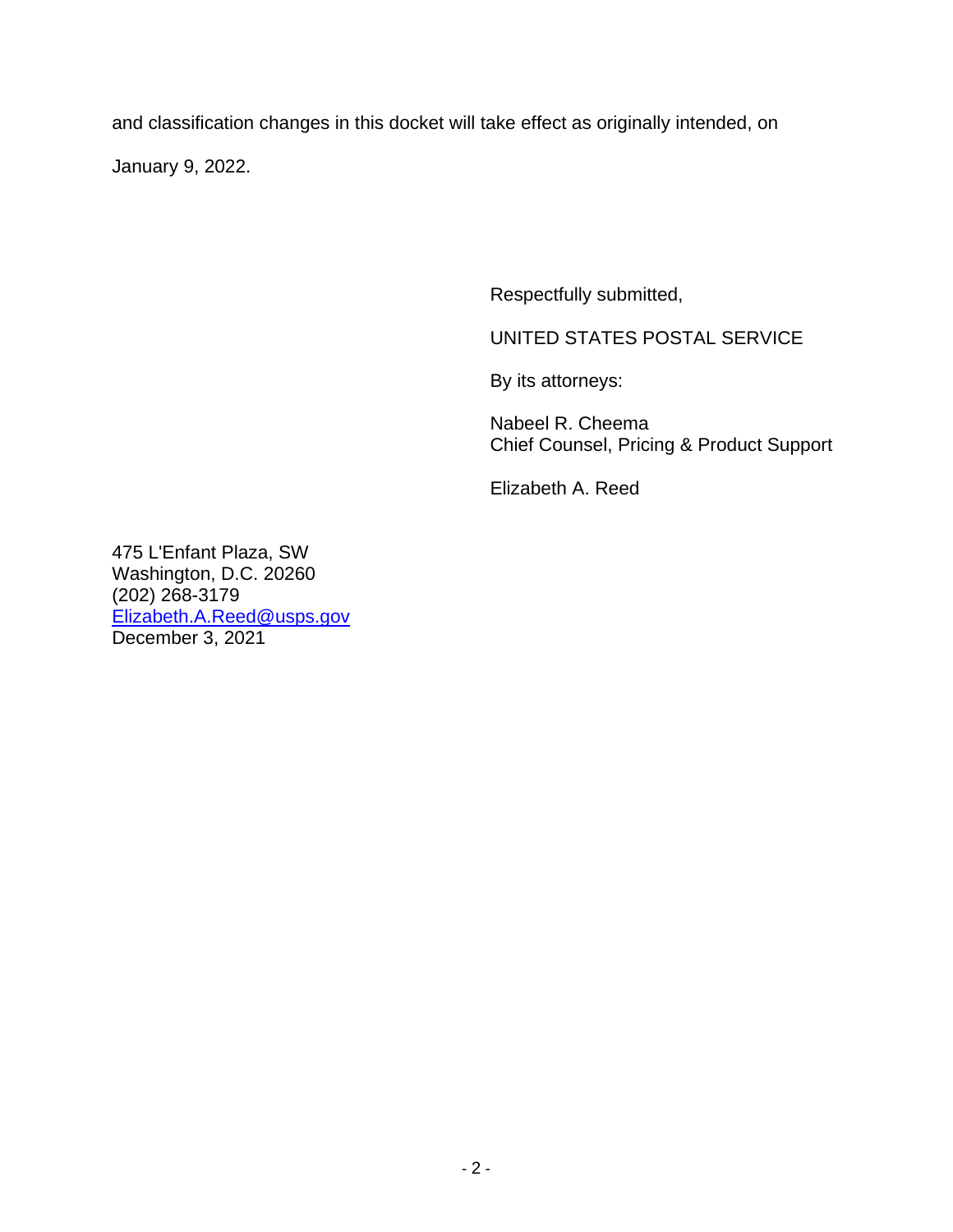## *Commercial Plus Dimensional Weight*

In Zones 1-9 (including local), parcels exceeding one cubic foot are priced at the actual weight or the dimensional weight, whichever is greater.

For box-shaped parcels, the dimensional weight (pounds) is calculated by multiplying the length (inches) times the width (inches) times the height (inches) of the parcel, and dividing by 166.

For irregular-shaped parcels (parcels not appearing box-shaped), the dimensional weight (pounds) is calculated by multiplying the length (inches) times the width (inches) times the height (inches) at the associated maximum cross-sections of the parcel, dividing by 166, and multiplying by an adjustment factor of 0.785.

## *Pickup On Demand Service*

Add \$25.00 for each Pickup On Demand stop.

## *Sunday/Holiday Delivery*

Add \$12.50 for requesting Sunday or holiday delivery.

## *IMpb Noncompliance Fee*

Add \$0.25 for each IMpb-noncompliant parcel paying commercial prices, unless the eVS Unmanifested Fee was already assessed on that parcel.

## *eVS Unmanifested Fee*

Add \$0.25 for each unmanifested parcel paying commercial prices, unless the IMpb Noncompliance Fee was already assessed on that parcel.

## *Dimension Noncompliance Fee*

Add \$1.50 for commercial parcels that exceed 1 cubic foot or with a length greater than 22 inches, if the customer did not provide dimensions or provided inaccurate dimensions in the electronic manifest file.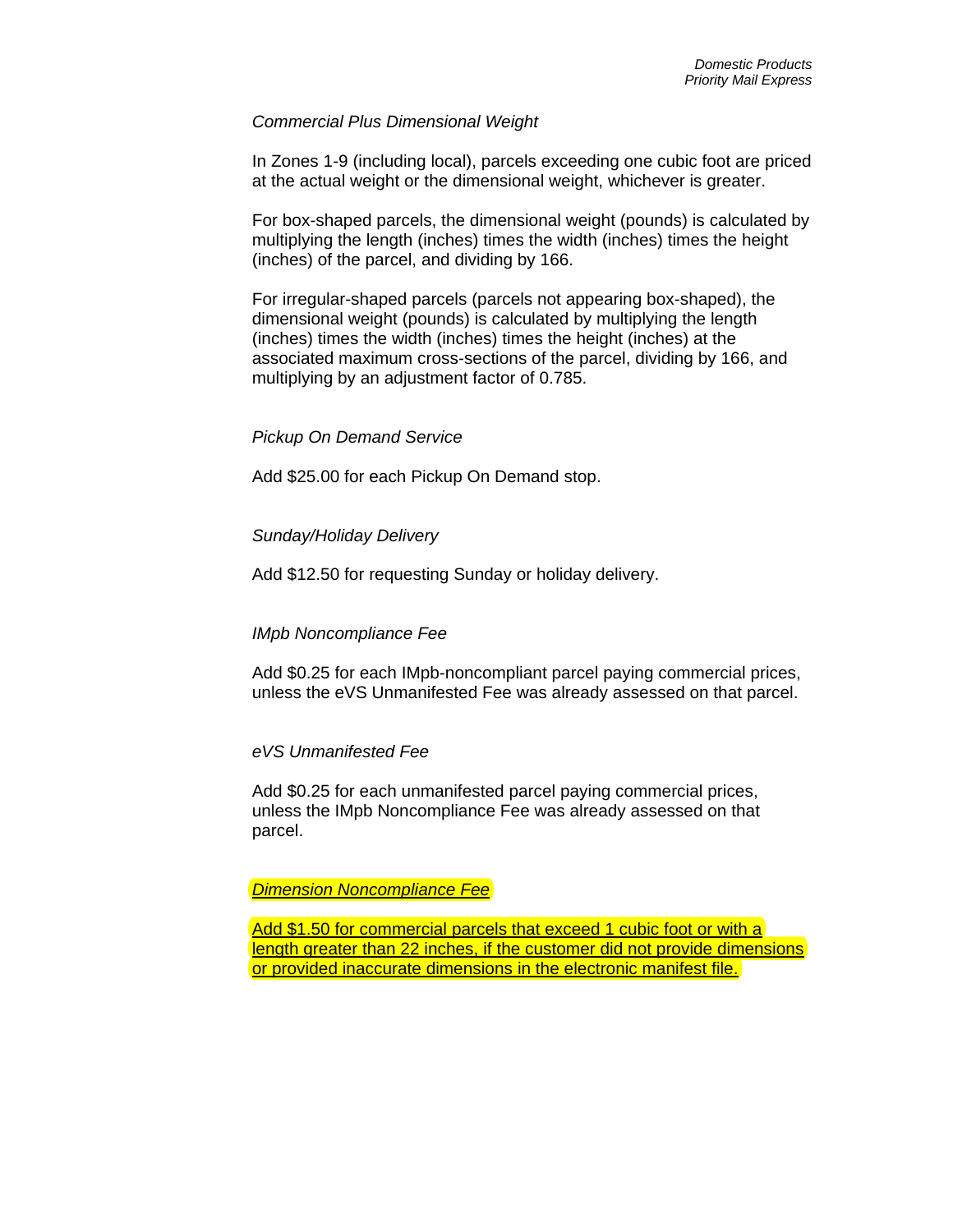## *Nonstandard Fees*

Add the following fees to parcels that exceed certain dimensions, as specified below:

| Entry:                 | <b>Full Network</b> | <b>DSCF/DNDC</b> | וחח |
|------------------------|---------------------|------------------|-----|
| <b>Length &gt; 22"</b> |                     | N/A              | N/A |
| Length $>$ 30"         | \$15.00             | N/A              | N/A |
| Cube $> 2$ cu. ft.     | \$15.00             | N/A              | N/A |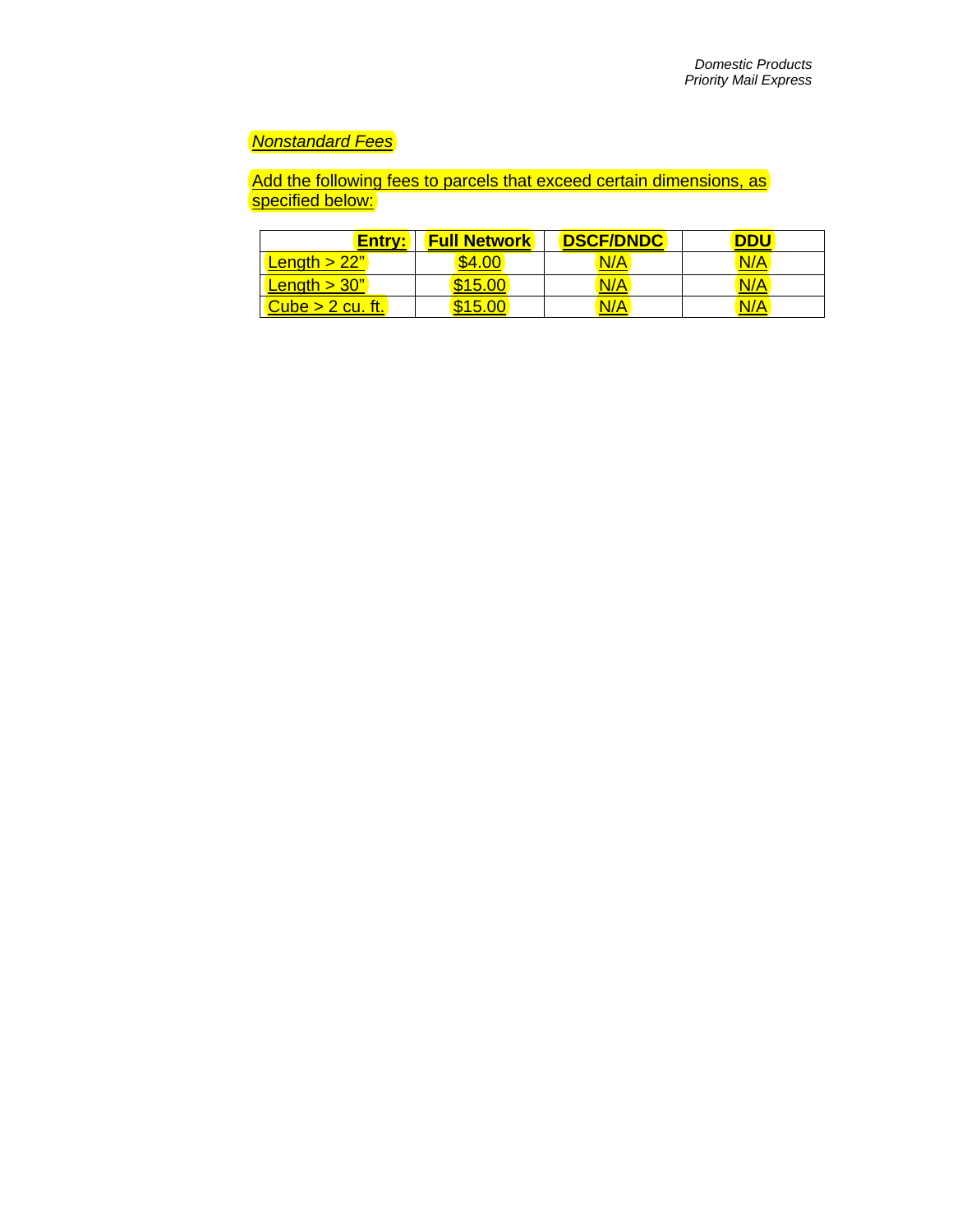*Pickup On Demand Service*

Add \$25.00 for each Pickup On Demand stop.

## *IMpb Noncompliance Fee*

Add \$0.25 for each IMpb-noncompliant parcel paying commercial prices, unless the eVS Unmanifested Fee was already assessed on that parcel.

## *eVS Unmanifested Fee*

Add \$0.25 for each unmanifested parcel paying commercial prices, unless the IMpb Noncompliance Fee was already assessed on that parcel.

## *Dimension Noncompliance Fee*

Add \$1.50 for commercial parcels that exceed 1 cubic foot or with a length greater than 22 inches, if the customer did not provide dimensions or provided inaccurate dimensions in the electronic manifest file.

## *Nonstandard Fees*

Add the following fees to parcels that exceed certain dimensions, as specified below:

| Entry:           | <b>Full Network</b> | <b>DSCF/DNDC</b> | וחח |
|------------------|---------------------|------------------|-----|
| Length $>$ 22"   |                     | N/A              | N/A |
| Length $>$ 30"   | \$15.00             | <mark>N/A</mark> | N/A |
| Cube > 2 cu. ft. | \$15.00             | N/A              | N/A |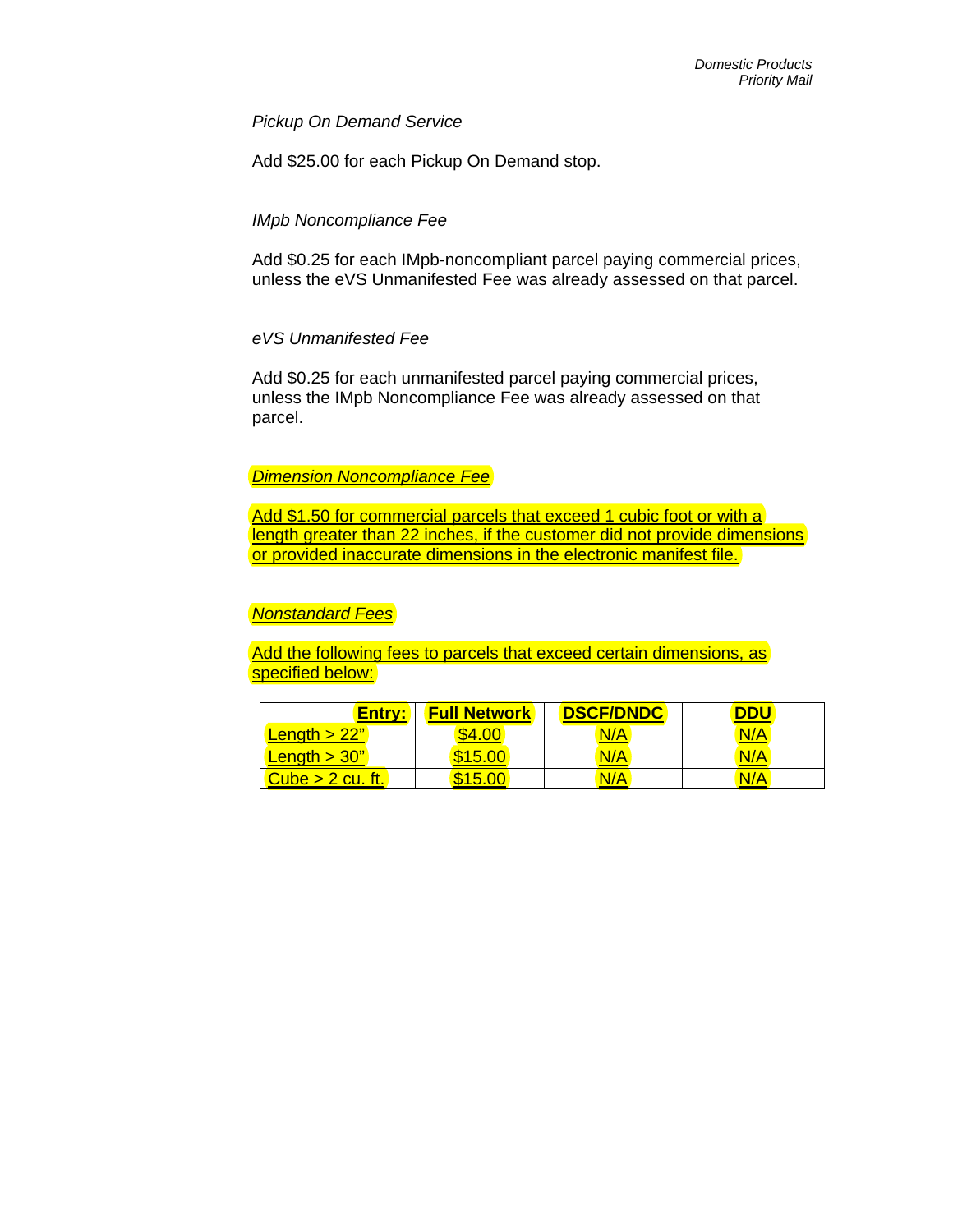### *IMpb Noncompliance Fee*

Add \$0.25 for each IMpb-noncompliant parcel paying commercial prices, unless the eVS Unmanifested Fee was already assessed on that parcel.

## eVS Unmanifested Fee

Add \$0.25 for each unmanifested parcel paying commercial prices, unless the IMpb Noncompliance Fee was already assessed on that parcel.

## *Dimension Noncompliance Fee*

Add \$1.50 for parcels that exceed 1 cubic foot or with a length greater than 22 inches, if the customer did not provide dimensions or provided inaccurate dimensions.

#### *Nonstandard Fees*

Add the following fees to parcels that exceed certain dimensions, as specified below:

| Entry:                 | <b>Full Network</b> | <b>DSCF/DNDC</b> | וחח |
|------------------------|---------------------|------------------|-----|
| Length $>22"$          |                     |                  |     |
| <b>Length &gt; 30"</b> | \$15.00             |                  | 51  |
| Cube > 2 cu. ft.       | \$15.00             | <b>\$15.00</b>   |     |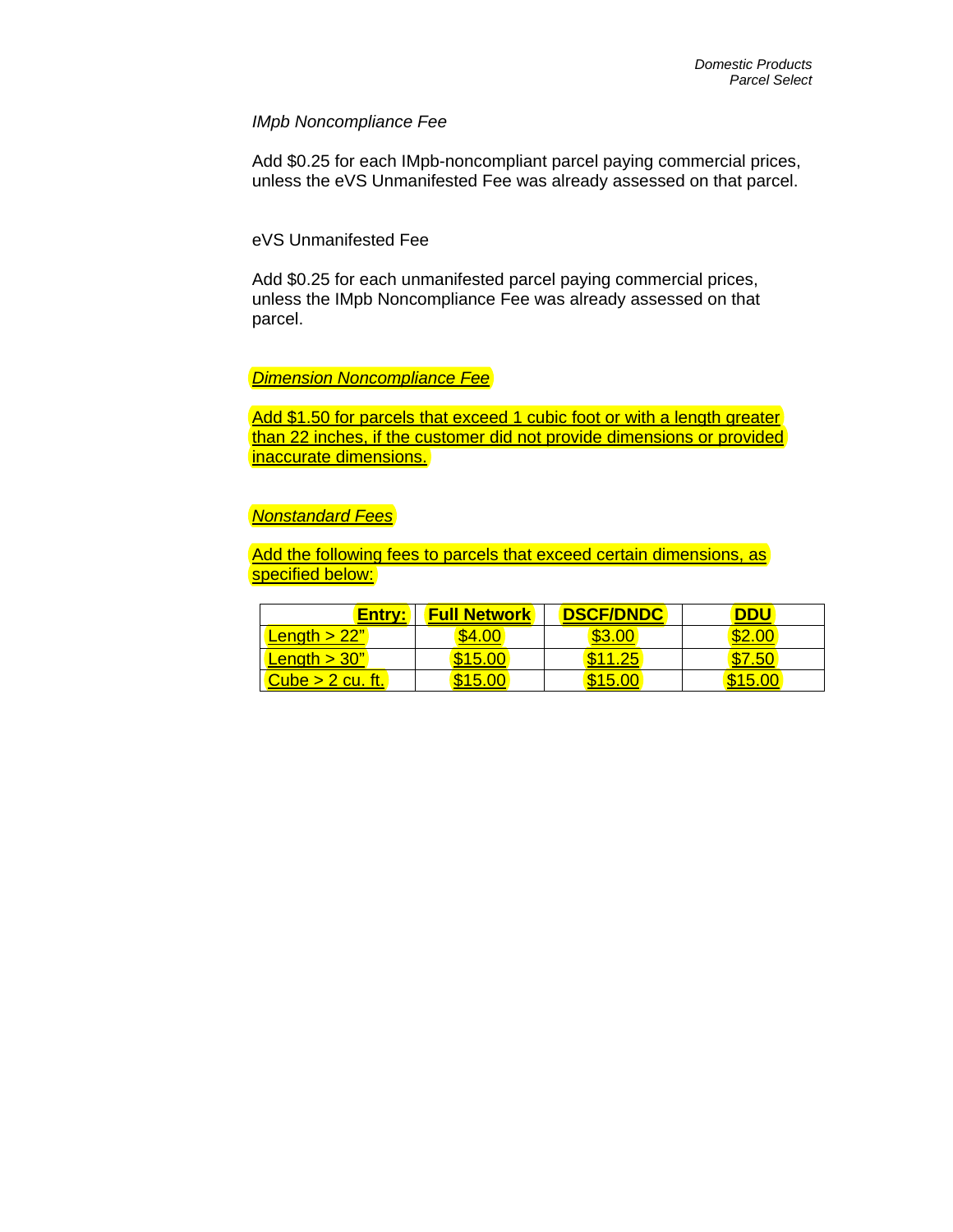*Pickup On Demand Service*

Add \$25.00 for each Pickup On Demand stop.

*Nonstandard Fees*

Add the following fees to parcels that exceed certain dimensions, as specified below:

| Entry:           | <b>Full Network</b> | <b>DSCF/DNDC</b> | <b>DDU</b> |
|------------------|---------------------|------------------|------------|
| Length $>$ 22"   | \$4.00              | N/A              | N/A        |
| Length $>$ 30"   | \$15.00             | N/A              | N/A        |
| Cube > 2 cu. ft. | \$15                | N/A              | N/A        |